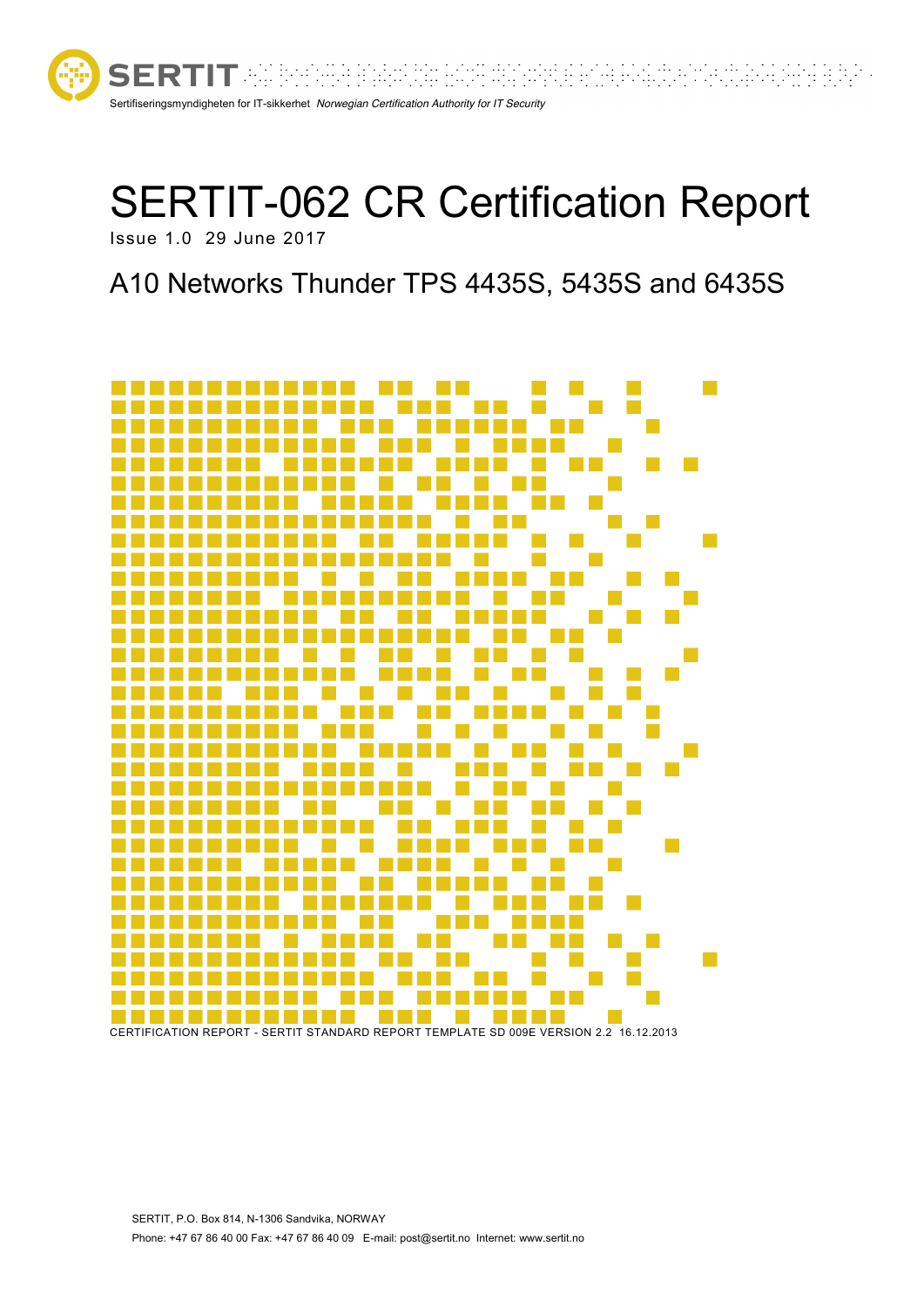# Antie Groß Graubt war die gestellte der Barantet Groß Graubt wird auf der Großen auf der Antie der Franzen und

#### **ARRANGEMENT ON THE RECOGNITION OF COMMON CRITERIA CERTIFICATES IN THE FIELD OF INFORMATION TECHNOLOGY SECURITY**

SERTIT, the Norwegian Certification Authority for IT Security, is a member of the above Arrangement and as such this confirms that the Common Criteria certificate has been issued by or under the authority of a Party to this Arrangement and is the Party's claim that the certificate has been issued in accordance with the terms of this Arrangement

The judgements contained in the certificate and Certification Report are those of SERTIT which issued it and the evaluation facility (EVIT) which carried out the evaluation. There is no implication of acceptance by other Members of the Agreement Group of liability in respect of those judgements or for loss sustained as a result of reliance placed upon those judgements by a third party.

The Common Criteria Recognition Arrangement logo printed on the certificate indicates that this certification is recognised under the terms of the CCRA July 2nd 2014. The recognition under CCRA is limited to cPP related assurance packages or EAL 2 and ALC FLR CC part 3 components.

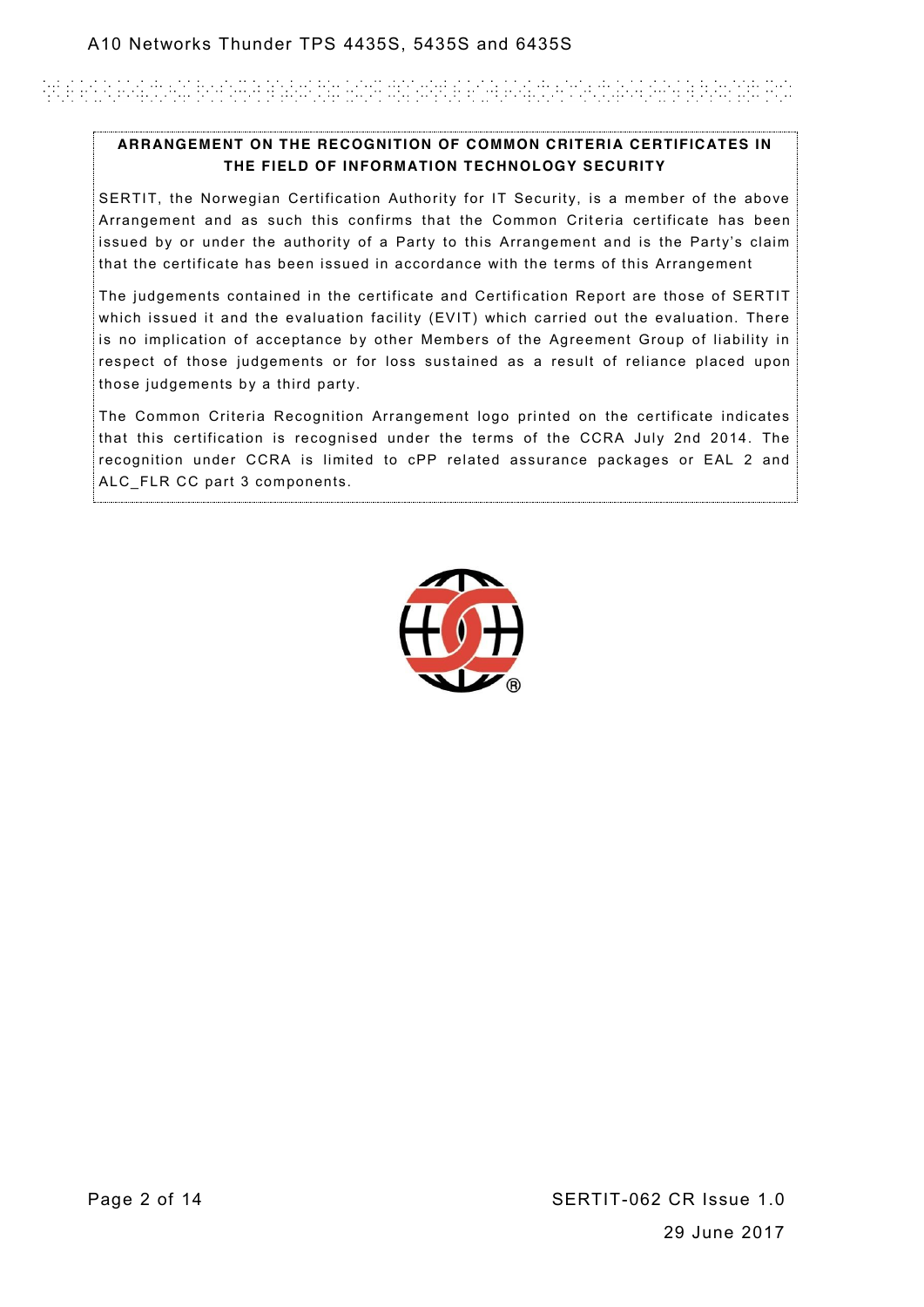# and an automatic property and the contract of the state of the second contract of the state and

#### **Contents**

| 1                                      | <b>Certification Statement</b>                 | 4                       |  |
|----------------------------------------|------------------------------------------------|-------------------------|--|
| $\overline{2}$                         | <b>Abbreviations</b>                           | 5                       |  |
| 3                                      | References                                     | 6                       |  |
| 4                                      | <b>Executive Summary</b>                       | $\overline{\mathbf{z}}$ |  |
| 4.1                                    | Introduction                                   | $\overline{\mathbf{7}}$ |  |
|                                        | <b>4.2 Evaluated Product</b>                   | $\overline{7}$          |  |
| 4.3                                    | <b>TOE scope</b>                               | $\overline{7}$          |  |
| 4.4                                    | <b>Protection Profile Conformance</b>          | $\overline{\mathbf{7}}$ |  |
| 4.5                                    | <b>Assurance Level</b>                         | $\overline{7}$          |  |
| 4.6                                    | <b>Organisational Security Policies</b>        | 8                       |  |
|                                        | 4.7 Security Claims                            | 8                       |  |
| 4.8                                    | <b>Threats Countered</b>                       | 8                       |  |
|                                        | 4.9 Threats and Attacks not Countered          | 8                       |  |
|                                        | 4.10 Environmental Assumptions and             |                         |  |
|                                        | <b>Dependencies</b>                            | 8                       |  |
|                                        | 4.11 Security Objectives for the TOE           | 9                       |  |
|                                        | 4.12 Security Objectives for the operational   |                         |  |
|                                        | environment                                    | 9                       |  |
|                                        | 4.13 Security Functional Components            | 9                       |  |
|                                        | <b>4.14 Evaluation Conduct</b>                 | 10                      |  |
|                                        | 4.15 General Points                            | 10                      |  |
| 5                                      | <b>Evaluation Findings</b>                     | 11                      |  |
| 5.1                                    | <b>Introduction</b>                            | 11                      |  |
| 5.2                                    | <b>Delivery</b>                                | 11                      |  |
| 5.3                                    | <b>Installation and Guidance Documentation</b> | 11                      |  |
| 5.4                                    | <b>Misuse</b>                                  | 11                      |  |
| 5.5                                    | <b>Vulnerability Analysis</b>                  | 12 <sub>2</sub>         |  |
| 5.6                                    | <b>Developer's Tests</b>                       | 12                      |  |
| 5.7                                    | <b>Evaluators' Tests</b>                       | 12                      |  |
| 6                                      | <b>Evaluation Outcome</b>                      | 12 <sub>2</sub>         |  |
| 6.1                                    | <b>Certification Result</b>                    | 12                      |  |
| 6.2                                    | <b>Recommendations</b>                         | 13                      |  |
| Annex A: Evaluated Configuration<br>14 |                                                |                         |  |
| <b>TOE Identification</b>              |                                                |                         |  |
| <b>TOE Documentation</b><br>14         |                                                |                         |  |
| <b>TOE Configuration</b><br>14         |                                                |                         |  |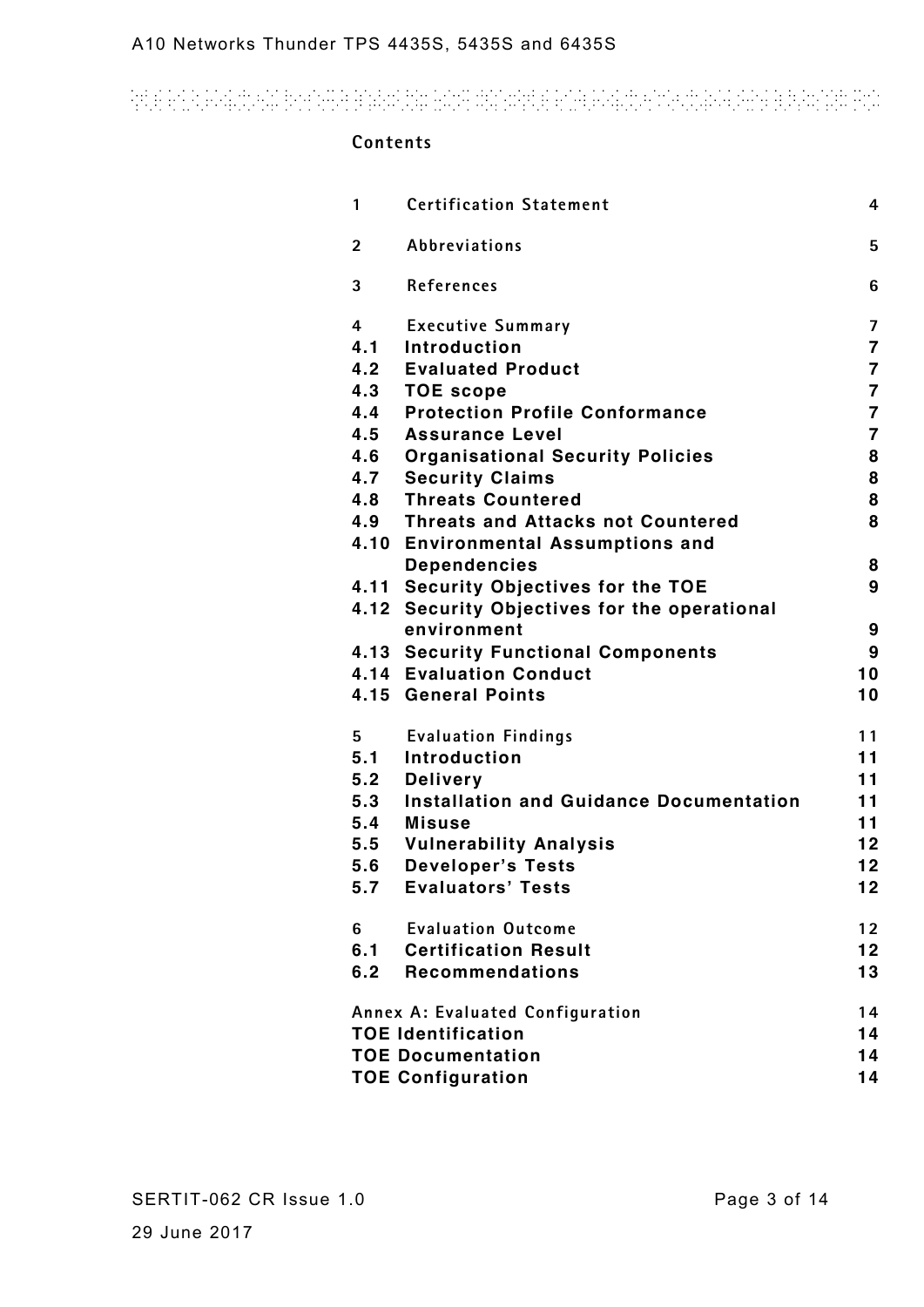# PELE PERUPANGKAN BERSAMAN DAN MANAPUR PERUPANGKAN ANG BUKAN POP

#### **Certification Statement**  $\mathbf{1}$

A10 Networks Thunder TPS 4435S, 5435S and 6435S with firmware version 3.2.2-P1 have been evaluated under the terms of the Norwegian Certification Scheme for IT Security and have met the Common Criteria Part 3 (ISO/IEC 15408) conformant components of Evaluation Assurance Level EAL 2 augmented with ALC\_FLR.1 for the specified Common Criteria Part 2 (ISO/IEC 15408) conformant functionality in the specified environment when running on the platforms specified in Annex A.

| Author                   | Arne Høye Rage           |
|--------------------------|--------------------------|
|                          | me H. Kage<br>Certifier  |
| <b>Quality Assurance</b> | Kjartan Jæger Kvassnes   |
|                          | <b>Quality Assurance</b> |
| Approved                 | Kristian Steinfeldt Bae  |
|                          | <b>Head of SERTIT</b>    |
| Date approved            | 29 June 2017             |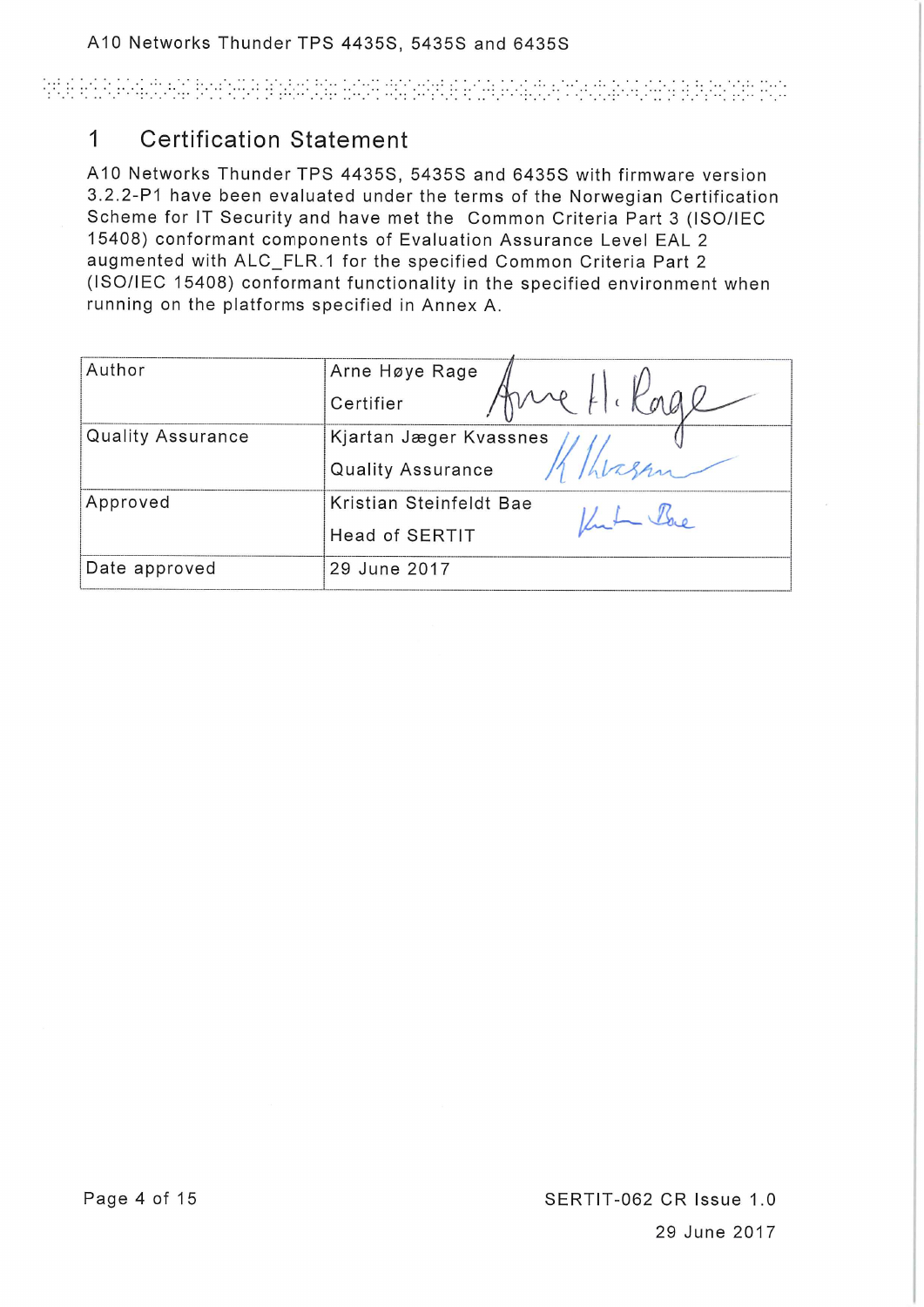# and an automatic property and the contract of the state of the second contract of the state and

| $\overline{2}$    | Abbreviations        |                                                                                                                   |
|-------------------|----------------------|-------------------------------------------------------------------------------------------------------------------|
| <b>ACOS</b>       |                      | <b>Advanced Core Operating System</b>                                                                             |
| cc                |                      | Common Criteria for Information Technology Security<br>Evaluation(ISO/IEC 15408)                                  |
| <b>CCRA</b>       |                      | Arrangement on the Recognition of Common Criteria<br>Certificates in the Field of Information Technology Security |
| <b>CEM</b>        |                      | Common Methodology for Information Technology Security<br>Evaluation                                              |
| <b>CMVP</b>       |                      | Cryptographic Module Validation Program                                                                           |
| EAL               |                      | <b>Evaluation Assurance Level</b>                                                                                 |
| <b>ETR</b>        |                      | <b>Evaluation Technical Report</b>                                                                                |
| <b>EVIT</b>       |                      | Evaluation Facility under the Norwegian Certification<br>Scheme for IT Security                                   |
| <b>FIPS 140-2</b> |                      | <b>Federal Information Processing Standards</b>                                                                   |
| <b>HMAC</b>       |                      | Hash-based Message Authentication Code                                                                            |
| <b>HTTPS</b>      |                      | <b>Hypertext Transfer Protocol Secure</b>                                                                         |
|                   | <b>ISO/IEC 15408</b> | Information technology - Security techniques - Evaluation<br>criteria for IT security                             |
| IP                |                      | <b>Internet Protocol</b>                                                                                          |
| <b>ISP</b>        |                      | <b>Internet Service Provider</b>                                                                                  |
| <b>OSP</b>        |                      | <b>Organisational Security Policy</b>                                                                             |
| <b>SERTIT</b>     |                      | Norwegian Certification Authority for IT Security                                                                 |
| <b>SFP</b>        |                      | <b>Security Function Policy</b>                                                                                   |
| <b>SLB</b>        |                      | Server Load Balancing                                                                                             |
| <b>SSH</b>        |                      | Secure Shell                                                                                                      |
| SSL               |                      | Secure Sockets Layer                                                                                              |
| <b>ST</b>         |                      | <b>Security Target</b>                                                                                            |
| <b>TOE</b>        |                      | <b>Target of Evaluation</b>                                                                                       |
| <b>TPS</b>        |                      | <b>Threat Protection System</b>                                                                                   |
| <b>TSF</b>        |                      | <b>TOE Security Functions</b>                                                                                     |
| <b>TSFI</b>       |                      | <b>TSF Interface</b>                                                                                              |
| <b>TSP</b>        |                      | <b>TOE Security Policy</b>                                                                                        |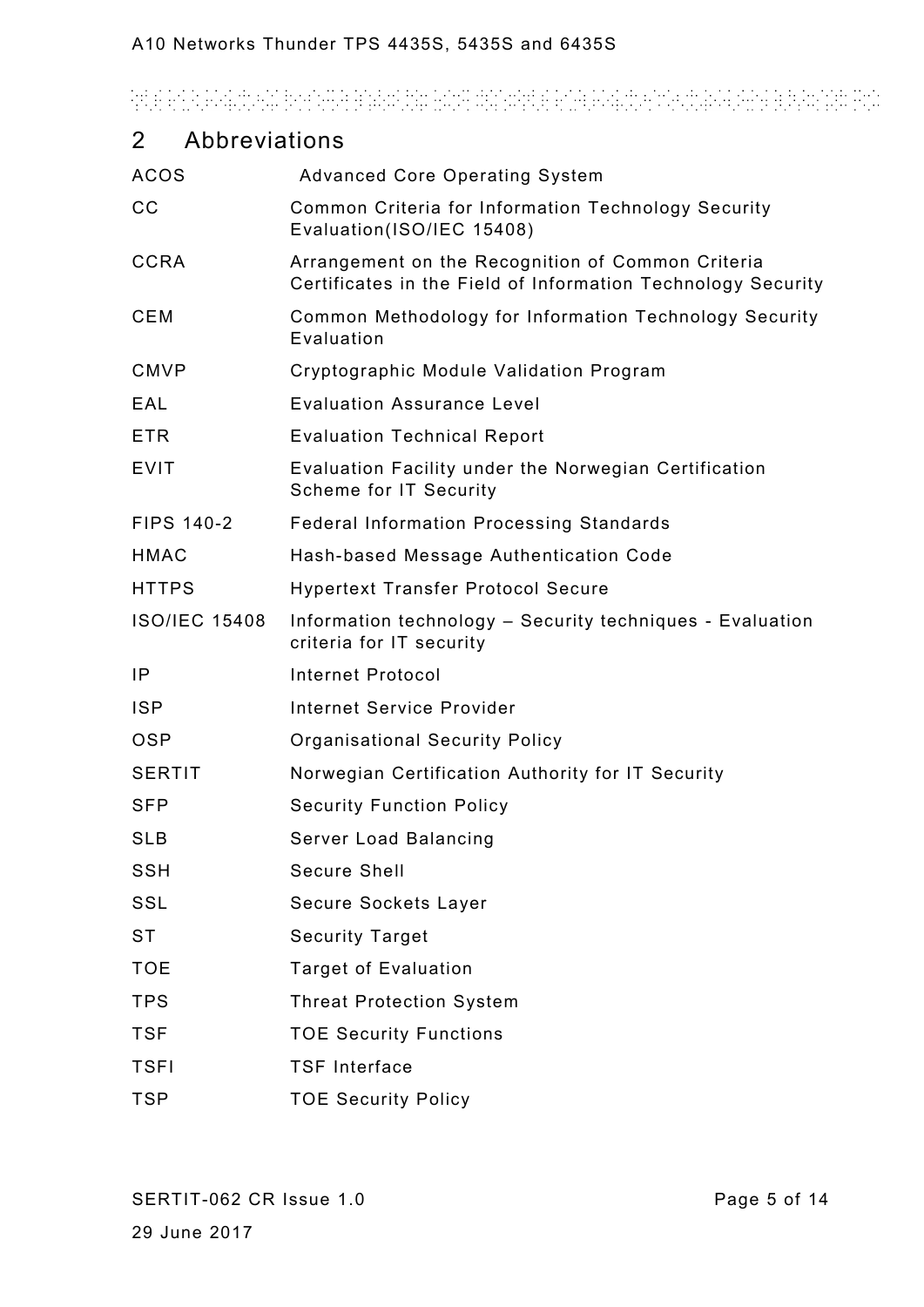# 

# 3 References

- <span id="page-5-0"></span>[1] Security Target for A10 Networks Thunder TPS, v.1.5, 01 June 2017.
- <span id="page-5-2"></span>[2] Common Criteria for Information Technology Security Evaluation, Part 1: Introduction and general model, CCMB-2012-09-001, Version 3.1 R4, September 2012.
- <span id="page-5-3"></span>[3] Common Criteria for Information Technology Security Evaluation, Part 2: Security functional components, CCMB-2012-09-002, Version 3.1 R4, September 2012.
- <span id="page-5-1"></span>[4] Common Criteria for Information Technology Security Evaluation, Part 3: Security assurance components, CCMB-2012-09-003, Version 3.1 R4, September 2012.
- <span id="page-5-4"></span>[5] The Norwegian Certification Scheme, SD001E, Version 9.0, 02 April 2013.
- <span id="page-5-5"></span>[6] Common Methodology for Information Technology Security Evaluation, Evaluation Methodology, CCMB-2012-09-004, Version 3.1 R4, September 2012.
- <span id="page-5-6"></span>[7] ETR for the evaluation project SERTIT-062, v.1.1, 01 June 2017.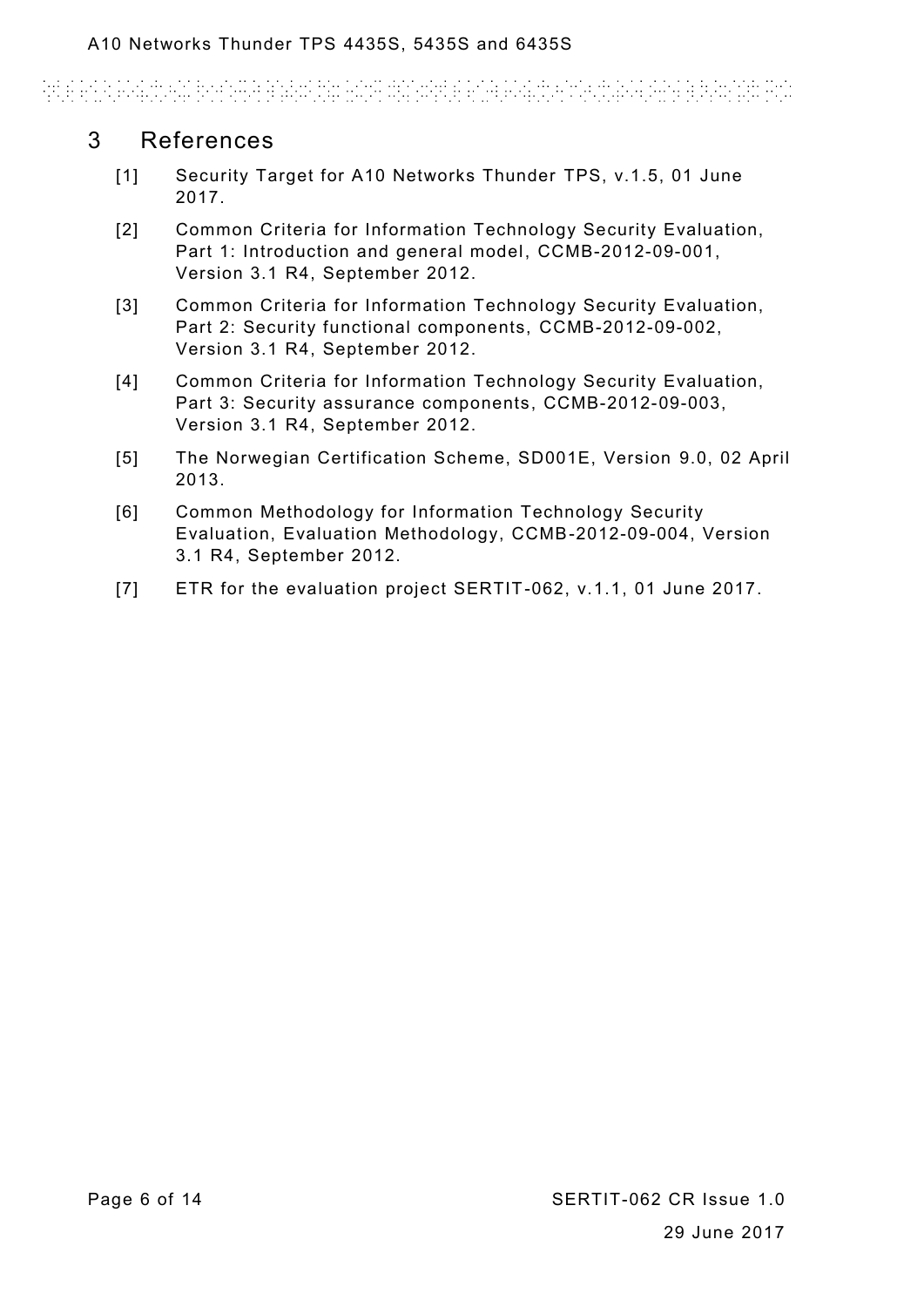# Andele a la constitución de la comunicación de la constitución de la constitución de la constitución de la con

# 4 Executive Summary

#### 4.1 Introduction

This Certification Report states the outcome of the Common Criteria security evaluation of A10 Networks Thunder TPS 4435S, 5435S and 6435S to the developer, A10 Networks, Inc., and is intended to assist prospective consumers when judging the suitability of the IT security of the product for their particular requirements.

Prospective consumers are advised to read this report in conjunction with the Security Targe[t\[1\]](#page-5-0) which specifies the functional, environmental and assurance evaluation components.

### 4.2 Evaluated Product

The versions of the product evaluated were A10 Networks Thunder TPS 4435S, 5435S and 6435S.The firmware version is 3.2.2-P1.

These products are also described in this report as the Target of Evaluation (TOE). The developer was A10 Networks, Inc.

A10 Networks' Thunder TPS provides high-speed monitoring and scrubbing of client-server traffic. The TOE provides network-wide protection against distributed denial of service (DDoS) attacks to prevent services from being unavailable. The TOE is a hardware device. The hardware and firmware components of the TOE are enclosed in a metal enclosure which is the physical boundary of the TOE.

The TOE are devices with the same security functionality, but with different performance parameters.

Details of the evaluated configuration, including the TOE's supporting guidance documentation, are given in Annex A.

#### <span id="page-6-0"></span>4.3 TOE scope

The scope of the evaluation includes firmware and hardware that form the TOE and the TOE security functions that are stated in the Section 7.1 of the Security Targe[t\[1\]](#page-5-0) for Thunder TPS.

#### 4.4 Protection Profile Conformance

The Security Targe[t\[1\]](#page-5-0) did not claim conformance to any protection profile.

#### 4.5 Assurance Level

The Security Targe[t\[1\]](#page-5-0) specified the assurance components for the evaluation. Predefined evaluation assurance level EAL 2 augmented with ALC\_FLR.1 was used. Common Criteria Part [3\[4\]](#page-5-1) describes the scale of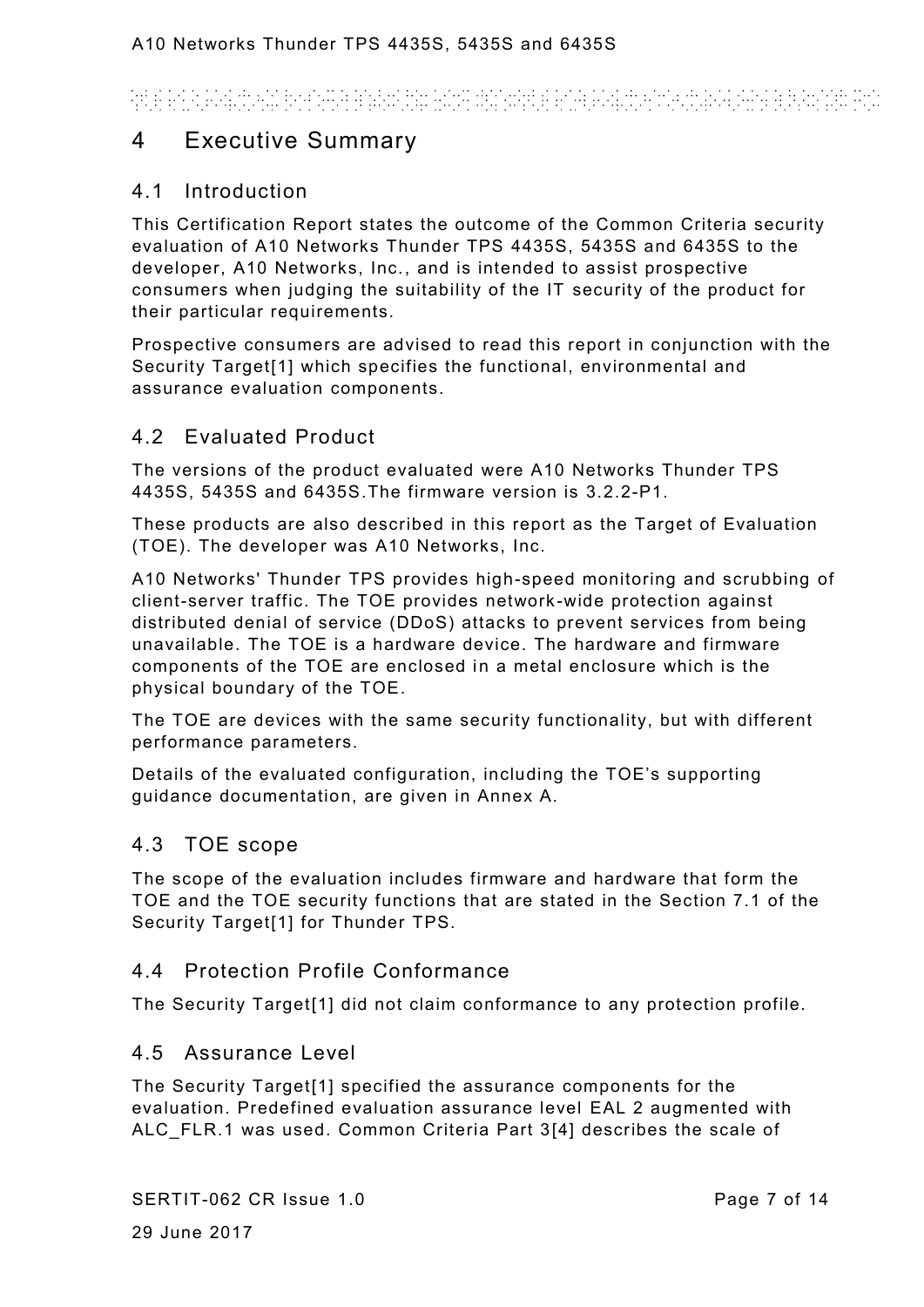# ARE ANA ESAINEAN BREATHE ANEISIN ANN DINASTE AN AISIAN AN CHOICEAR AG BLEASNA PIN

assurance given by predefined assurance levels EAL1 to EAL7. An overview of CC is given in CC Part [1\[2\].](#page-5-2)

### 4.6 Organisational Security Policies

**P.PATCH** The patch policy for the TOE environment must be sufficient for stopping all known, publicly available vulnerabilities in the TOE environment software.

**P.AUDIT** To trace responsibilities on all security-related activities, securityrelated events shall be recorded and maintained and reviewed.

**P.SECURE\_MANAGEMENT** The TOE shall provide management means for the authorised administrator to manage the TOE in a secure manner.

## 4.7 Security Claims

The Security Targe[t\[1\]](#page-5-0) fully specifies the TOE's security objectives, the threats and OSP's which these objectives counter and security functional components and security functions to elaborate the objectives. The SFR's are taken from CC Part [2\[3\];](#page-5-3) use of this standard facilitates comparison with other evaluated products.

### 4.8 Threats Countered

**TT.TAMPERING** The TOE may be subject to physical attack that may compromise information and data processing.

**TT.MALFUNCTION** The TOE may malfunction which may compromise information and data processing.

**TT.BYPASS** Bypassing of a security mechanism may compromise information and data processing in the TOE.

**TT.MISCONFIG** Misconfiguration of TOE, making the TOE inoperable.

#### 4.9 Threats and Attacks not Countered

No threats or attacks that are not countered are described.

### 4.10 Environmental Assumptions and Dependencies

**A.PHYSICAL\_SECURITY** The TOE shall be located in physically secure environment that can be accessed only by the authorized administrator.

**A.SECURITY\_MAINTENANCE** When the internal network environment changes due to change in the network configuration, host increase/ decrease and service increase/ decrease, etc., the changed environment and security policy shall immediately be reflected in the TOE operation policy so that security level can be maintained to be the same as before.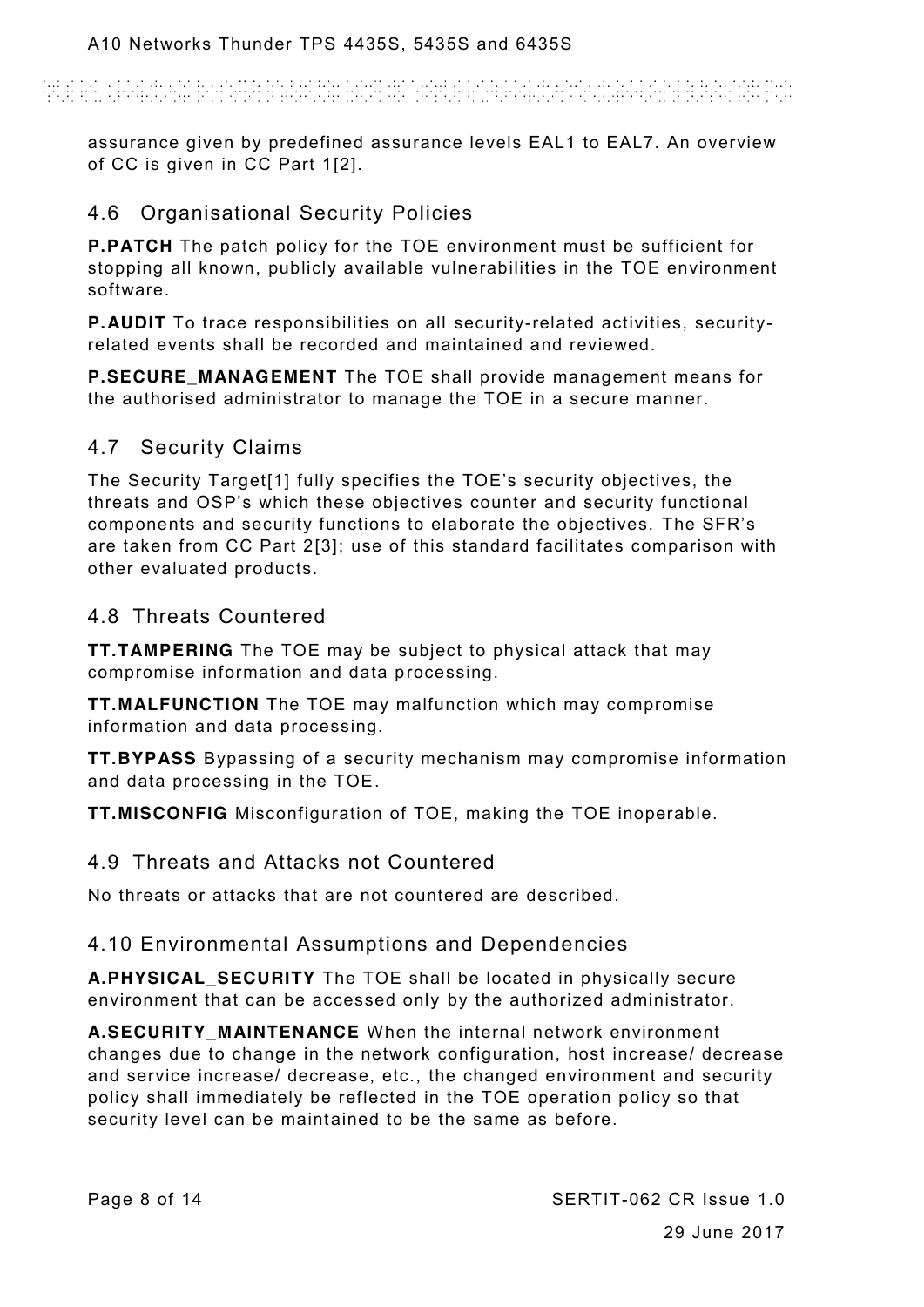# And a club a straight booking a particular model distance a constant of the state of the adventage

**A.TRUSTED\_ADMIN** The authorized administrator of the TOE shall not have any malicious intention, receive proper training on the TOE management, and follow the administrator guidelines.

### 4.11 Security Objectives for the TOE

**O.ID AUTH** The administrator roles must identify and authenticate to the TOE prior to getting access to the functions and data.

**O.ACCESS** The TOE must allow only authorized administrators to access the system.

**O.AUDIT** The TOE shall record and maintain security-related events in order to enable tracing of responsibilities for security -related acts and shall provide means to review the recorded data

**O.DATA\_PROTECTION** The TOE shall protect TSF data stored in the TOE from unauthorized exposure, modification and deletion.

**O.INTEGRITY** The TOE must ensure the integrity of all system data.

**O.MANAGEMENT** The TOE shall provide means for the authorized administrator of the TOE to efficiently manage the TOE in a secure manner.

**O.SELF\_TEST** DDoS Mitigation configurable rate interval shall be tested.

4.12 Security Objectives for the operational environment

**OE.TRUSTED ADMIN** The authorized administrator of the TOE shall not have any malicious intention, receive proper training on the TOE management, and follow the administrator guidelines.

**OE.PHYSICAL\_SECURITY** The TOE shall be located in physically secure environment that can be accessed only by the authorized administrator.

**OE.SECURITY\_MAINTENANCE** When the internal network environment changes due to change in the network configuration, host increase/ decrease and service increase/ decrease, etc., the changed environment and security policy shall immediately be reflected in the TOE operation policy so that security level can be maintained to be the same as before.

**OE.TIME STAMP** The TOE shall accurately record the security related events by using the reliable time stamps provided by the TOE operational environment.

4.13 Security Functional Components

- **FAU** GEN.1 Audit data generation
- **FAU SAR.1 Audit review**
- **FDP** ACC.1 Subset access control
- **FIP ACF.1 Security attribute based access**
- **FDP IFC.2 Complete information flow control**
- **FDP** IFF.1 Simple security attributes

#### SERTIT-062 CR Issue 1.0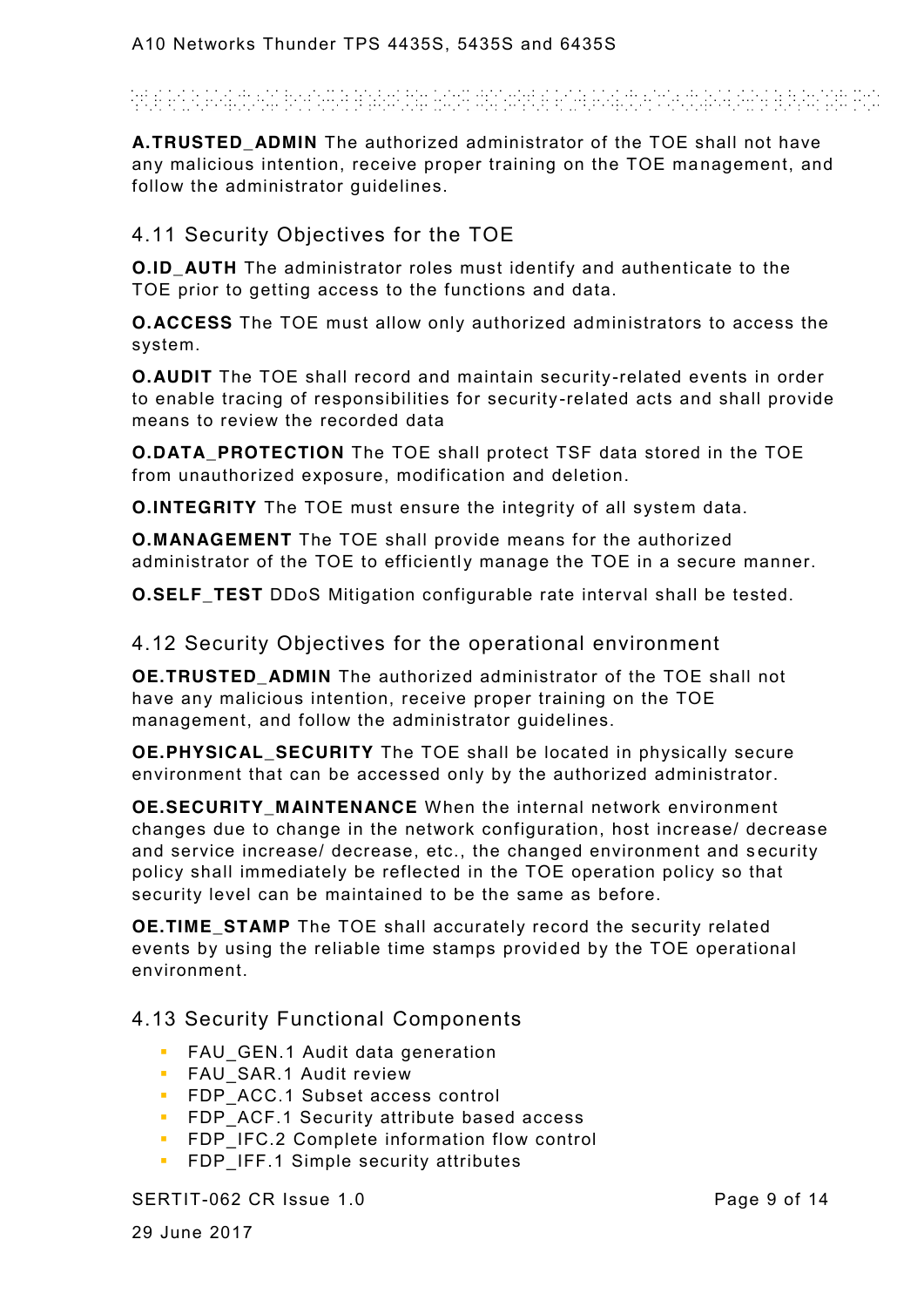# Antara Antara Antara Antara antara any amin'ny fivondronan-paositra 2008–2014. Ilay kaominina dia kaominina mp

- **FIA ATD.1 User attribute definition**
- **FIA** UAU.1 Timing of authentication
- **FIA** UID.2 User identification before any action
- **FMT** MOF.1 Management of security functions behaviour
- **FMT** MSA.1 Management of security attributes
- **FMT** MSA.3 Static attribute initialisation
- **FMT** SMF.1 Specification of Management Functions
- **FMT** SMR.1 Security roles
- **FPT** STM.1 Reliable time stamps
- **FPT TST.1 TSF Testing**

### 4.14 Evaluation Conduct

The evaluation was carried out in accordance with the requirements of the Norwegian Certification Scheme for IT Security as described in SERTIT Document SD001[E\[5\].](#page-5-4) The Scheme is managed by the Norwegian Certification Authority for IT Security (SERTIT). As stated on page 2 of this Certification Report, SERTIT is a member of the Arrangement on the Recognition of Common Criteria Certificates in the Field of Information Technology Security (CCRA), and the evaluation was conducted in accordance with the terms of this Arrangement.

The purpose of the evaluation was to provide assurance about the effectiveness of the TOE in meeting its Security Target<sup>[1]</sup>, which prospective consumers are advised to read. To ensure that the Security Target [\[1\]](#page-5-0) gave an appropriate baseline for a CC evaluation, it was first itself evaluated. The TOE was then evaluated against this baseline. Both parts of the evaluation were performed in accordance with CC Part [3\[4\]](#page-5-1) and the Common Evaluation Methodology (CEM[\)\[6\].](#page-5-5)

SERTIT monitored the evaluation which was carried out by the Advanced Data Security Commercial Evaluation Facility (EVIT). The evaluation was completed when the EVIT submitted the Evaluation Technical Report (ETR[\)\[7\]](#page-5-6) to SERTIT in 01 June 2017. SERTIT then produced this Certification Report.

### 4.15 General Points

The evaluation addressed the security functionality claimed in the Security Targe[t\[1\]](#page-5-0) with reference to the assumed operating environment specified by the Security Targe[t\[1\].](#page-5-0) The evaluated configuration was that specified in Annex A. Prospective consumers are advised to check that this matches their identified requirements and give due consideration to the recommendations and caveats of this report.

Certification does not guarantee that the IT product is free from security vulnerabilities. This Certification Report and the belonging Certificate only reflect the view of SERTIT at the time of certification. It is furthermore the responsibility of users (both existing and prospective) to check whether any security vulnerabilities have been discovered since the date shown in this

Page 10 of 14 SERTIT-062 CR Issue 1.0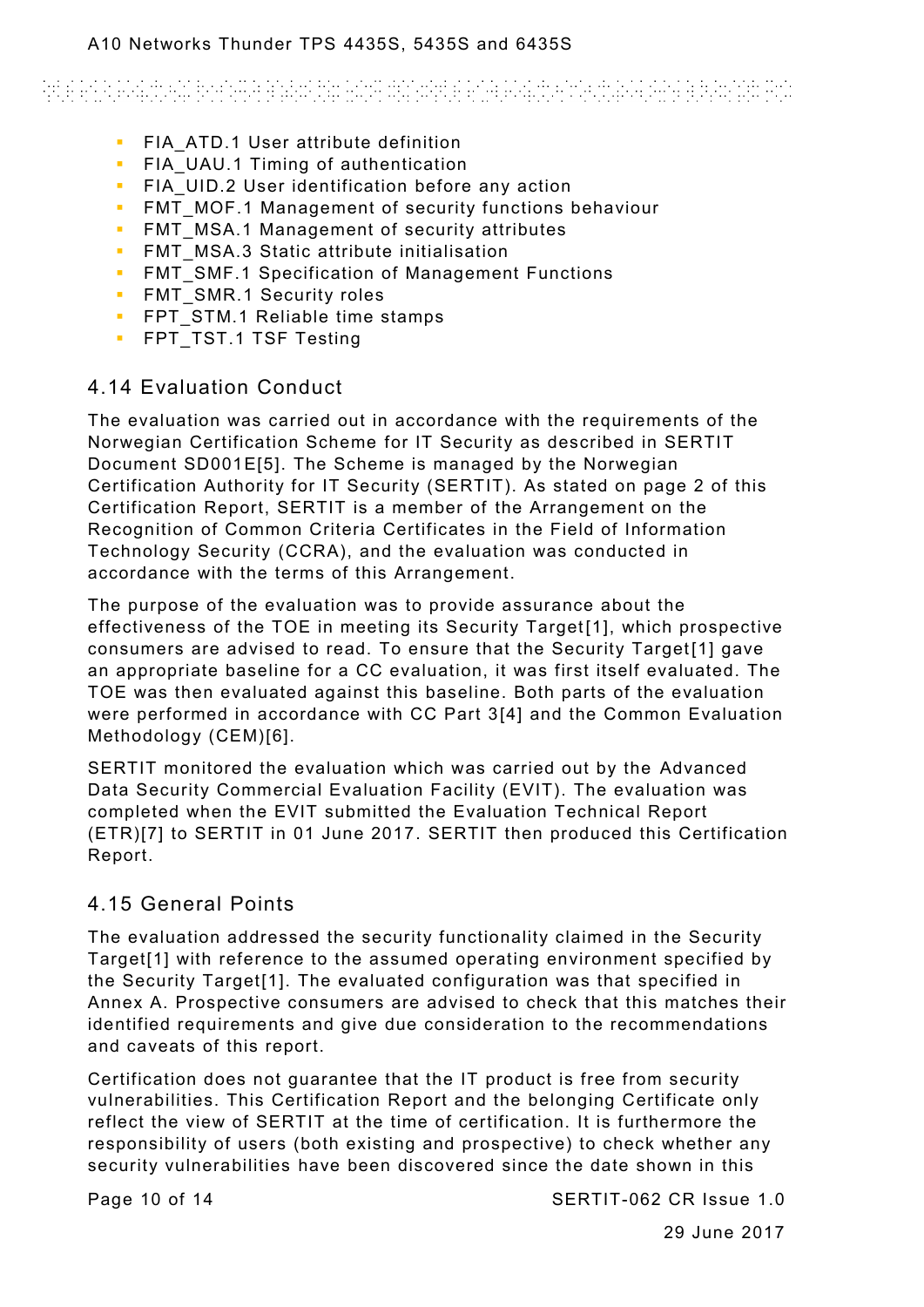# ARLE ANNI ANALIS ANNI ANNI ANALIS ANNI DINARI ANNI ANALIS ANNI ANNI ALAM ANNI A

report. This Certification Report is not an endorsement of the IT product by SERTIT or any other organization that recognizes or gives effect to this Certification Report, and no warranty of the IT product by SERTIT or any other organization that recognizes or gives effect to this Certification Report is either expressed or implied.

# <span id="page-10-0"></span>5 Evaluation Findings

#### 5.1 Introduction

The evaluation addressed the requirements specified in the Security Targe[t\[1\].](#page-5-0) The results of this work were reported in the ETR under the CC Part [3\[4\]](#page-5-1) headings. The following sections note considerations that are of particular relevance to either consumers or those involved with subsequent assurance maintenance and re-evaluation of the TOE.

#### 5.2 Delivery

On receipt of the TOE, the consumer is recommended to check that the evaluated version has been supplied, and to check that the security of the TOE has not been compromised in delivery.

The developer ships products using shipping boxes with sealed tape.

HTTPS cryptographic signatures are used to verify the integrity of the firmware upon electronic transfer of firmware.

The access to the firmware downloads is controlled, and the corresponding mechanism uses user name and password. Users registered to Support Web Portal and selected user id and password.

The firmware downloads are encrypted by an HTTPS session. Self -Signed Certificate is used for software distribution.

#### <span id="page-10-1"></span>5.3 Installation and Guidance Documentation

Installation of the TOE must be performed completely in accordance with the all documents that comprise the administrator guidance, user guidance and installation guide provided by the developer.

These documents are a collection of all security relevant operations and settings that must be observed to ensure that the TOE operates in a secure manner.

#### 5.4 Misuse

There is always a risk of intentional and unintentional misconfigurations that could possibly compromise confidential information. Developers should follow the guidance for the TOE in order to ensure that the TOE operates in a secure manner.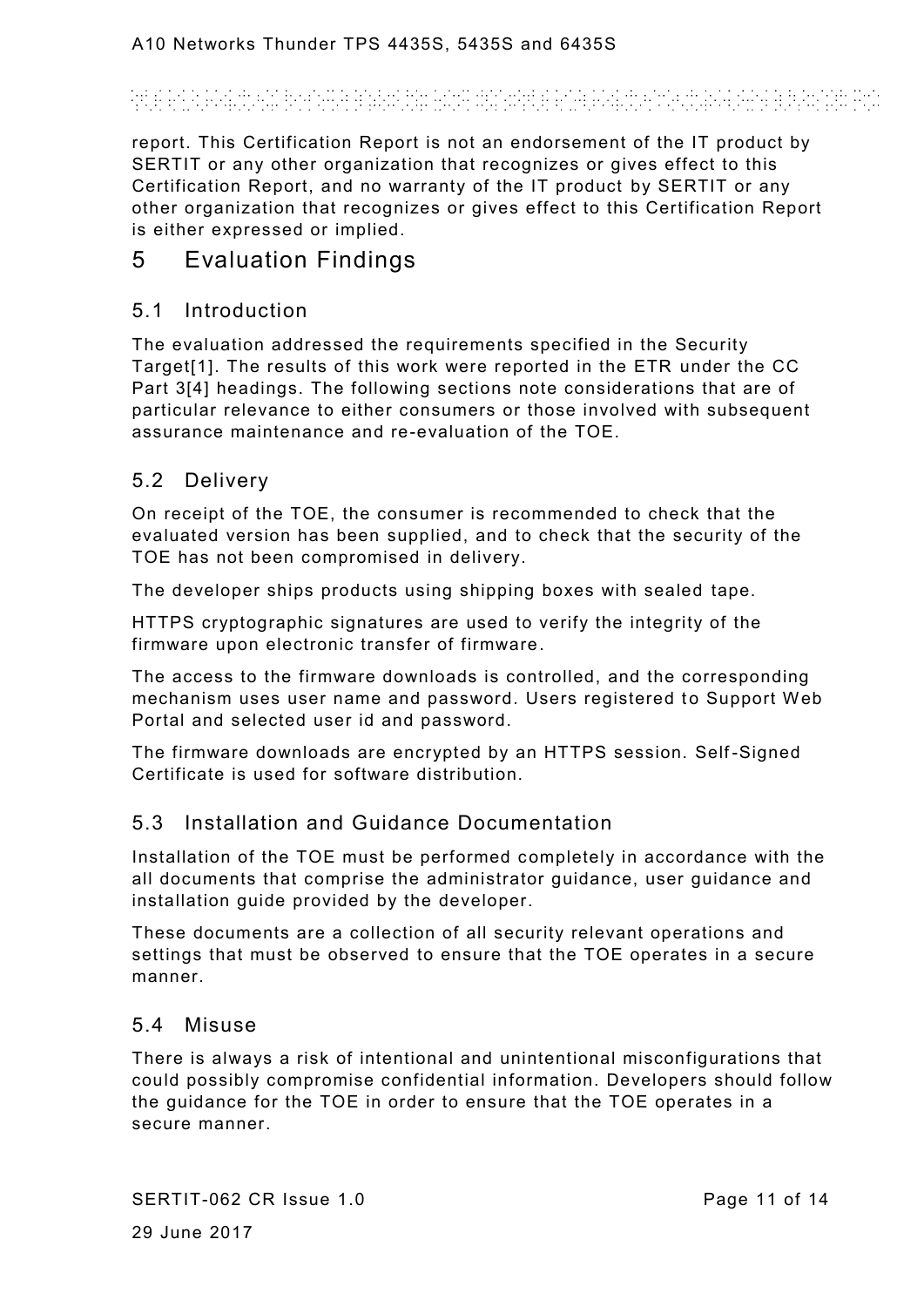# Andere and a construction of the construction of the construction of the construction of the construction of t<br>The construction of the construction of the construction of the construction of the construction of the constr

The guidance documents adequately describe the mode of operation of the TOE, all assumptions about the intended environment and all requirements for external security. Sufficient guidance is provided for the consumer to effectively use the TOE's security functions.

## 5.5 Vulnerability Analysis

The Evaluators' vulnerability analysis was based on both public domain sources and the visibility of the TOE given by the evaluation process. The evaluators have searched for potential vulnerabilities and penetration tests have been devised and performed based on this search.

After the completion of the penetration test the evaluators have not found any exploitable vulnerabilities or residual vulnerabilities in the TOE and the conclusion is that the TOE is resistant to attackers possessing Basic attack potential.

## 5.6 Developer's Tests

The evaluators have examined the developers test plan and determined that it describes the scenarios for performing each test, including any ordering dependencies on results of other tests. The test plan provides information about the test configuration being used: both on the configuration of the TOE and on any test equipment being used, as well as information about how to execute the tests.

## 5.7 Evaluators' Tests

The evaluators have employed a combination of a random sampling method and a method based on the intent to cover the TSFI, Security Functions, and subsystems to the maximum extent possible. The evaluator´s sample represent 30% of the developer´s test,

For independent testing the evaluators devised a set of tests based on the intent to cover the TSFI, Security Functions, and subsystems to the maximum extent possible. They took into consideration the potential security impact of the tests, as well as the number of subsystems that contribute to successful completion of the tests.

To devise a test subset, they used augmentation of developer testing for interfaces and supplementation of developer testing strategy for interfaces .

# 6 Evaluation Outcome

## 6.1 Certification Result

After due consideration of the ET[R\[7\],](#page-5-6) produced by the Evaluators, and the conduct of the evaluation, as witnessed by the Certifier, SERTIT has determined that A10 Networks Thunder TPS 4435S, 5435S and 6435S with firmware version 3.2.2-P1 meet the Common Criteria Part 3 conformant components of Evaluation Assurance Level EAL 2 augmented with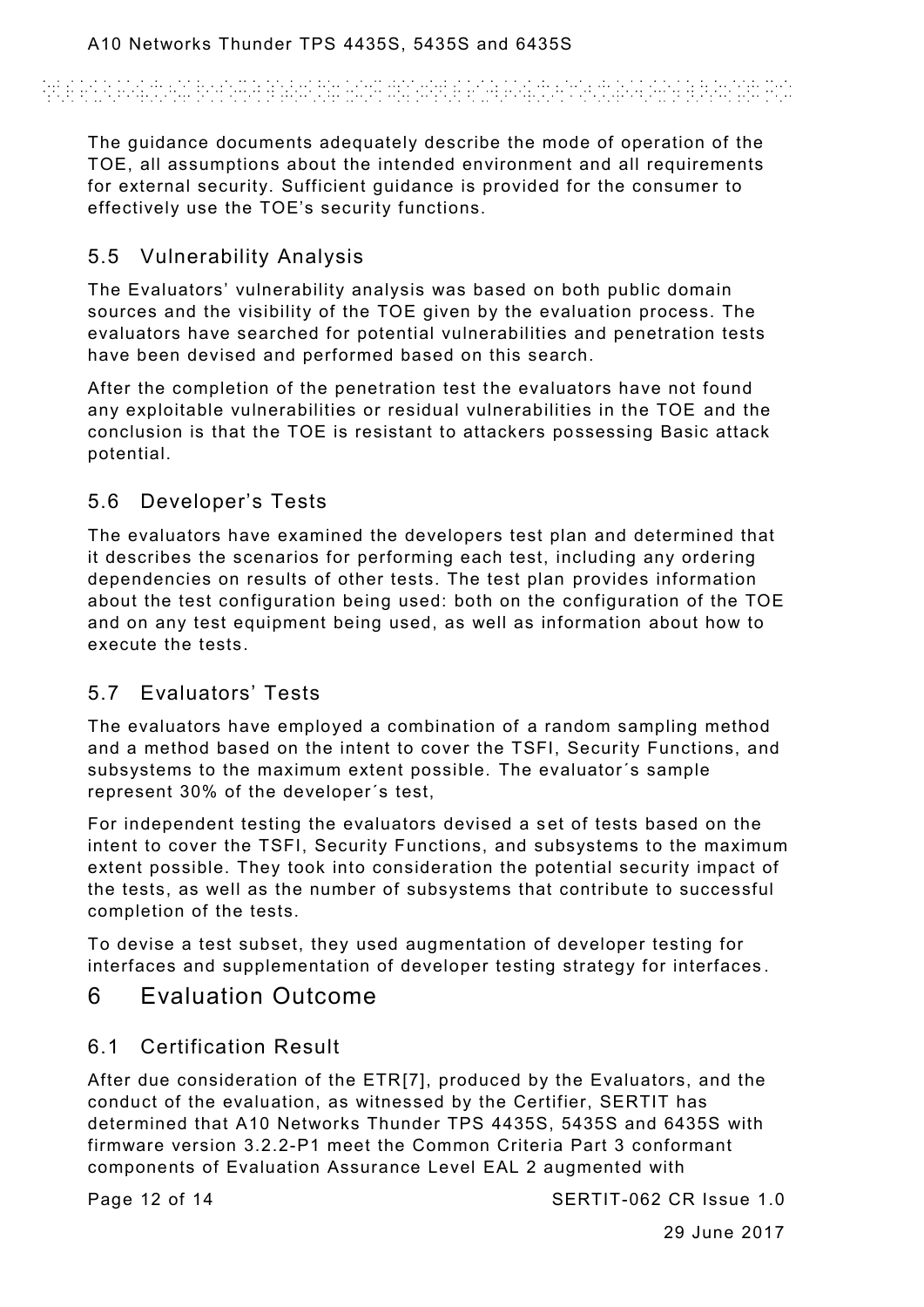# and a construction of the angular construction and construction of the construction of the construction of the<br>The construction of the construction of the construction of the construction of the construction of the constr

ALC FLR.1 for the specified Common Criteria Part 2 conformant functionality, in the specified environment, when running on platforms specified in Annex A.

#### 6.2 Recommendations

Prospective consumers of A10 Networks Thunder TPS 4435S, 5435S and 6435S should understand the specific scope of the certification by reading this report in conjunction with the Security Target<sup>[1]</sup>. The TOE should be used in accordance with several environmental considerations as specified in the Security Target.

Only the evaluated TOE configuration should be installed. This is specified in Annex A with further relevant information given above in Section [4.3](#page-6-0) "TOE Scope" and Section [5](#page-10-0) "Evaluation Findings".

The TOE should be used in accordance with the supporting guidance documentation included in the evaluated configuration.

The above "Evaluation Findings" include several recommendations relating to the secure receipt, installation, configuration and operation of the TOE.